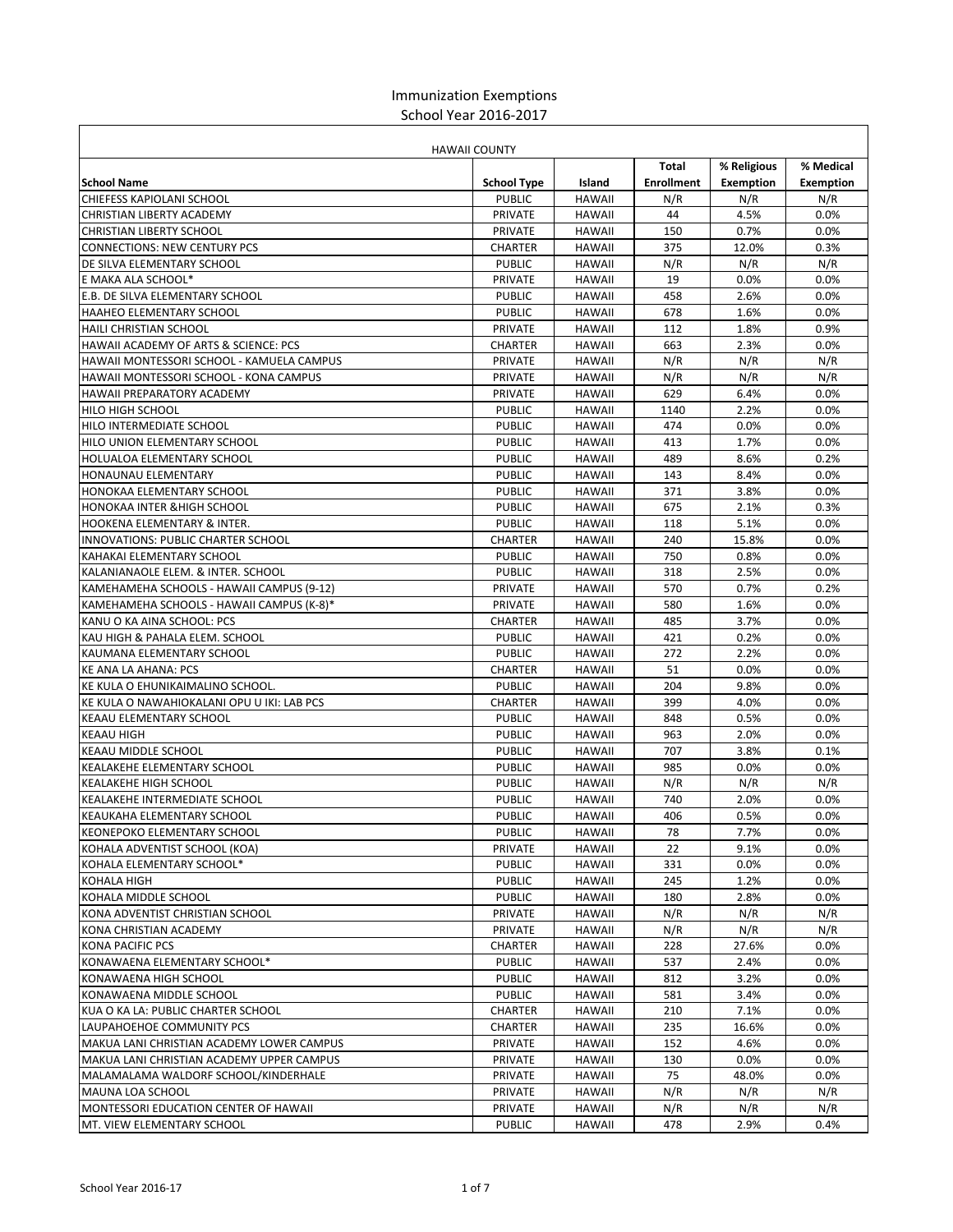|                                                                        |                                 |                       | Total             | % Religious      | % Medical        |
|------------------------------------------------------------------------|---------------------------------|-----------------------|-------------------|------------------|------------------|
| <b>School Name</b>                                                     | <b>School Type</b>              | Island                | <b>Enrollment</b> | <b>Exemption</b> | <b>Exemption</b> |
| NAALEHU ELEMENTARY SCHOOL                                              | <b>PUBLIC</b>                   | <b>HAWAII</b>         | 349               | 0.0%             | 0.6%             |
| PAAUILO ELEM. & INTER. SCHOOL                                          | <b>PUBLIC</b>                   | <b>HAWAII</b>         | 186               | 3.8%             | 0.0%             |
| PAHOA ELEMENTARY SCHOOL*                                               | <b>PUBLIC</b>                   | <b>HAWAII</b>         | 428               | 9.1%             | 0.0%             |
| PAHOA HIGH & INTER. SCHOOL                                             | <b>PUBLIC</b>                   | <b>HAWAII</b>         | N/R               | N/R              | N/R              |
| <b>PARKER SCHOOL</b>                                                   | <b>PRIVATE</b>                  | <b>HAWAII</b>         | 340               | 10.0%            | 0.0%             |
| ST. JOSEPH ELEMENTARY SCHOOL - HILO                                    | <b>PRIVATE</b>                  | <b>HAWAII</b>         | 150               | 0.0%             | 0.7%             |
| ST. JOSEPH JR & SR HIGH SCHOOL - HILO                                  | PRIVATE                         | <b>HAWAII</b>         | 242               | 11.6%            | 0.0%             |
| UNIVERSITY OF THE NATIONS PRESCHOOL                                    | <b>PRIVATE</b>                  | <b>HAWAII</b>         | 23                | 13.0%            | 0.0%             |
| VOLCANO SCHOOL OF ARTS & SCIENCES: PCS*                                | <b>CHARTER</b>                  | <b>HAWAII</b>         | 170               | 2.4%             | 0.0%             |
| WAIAKEA ELEMENTARY SCHOOL*                                             | <b>PUBLIC</b>                   | <b>HAWAII</b>         | 842               | 1.3%             | 0.0%             |
| <b>WAIAKEA HIGH SCHOOL</b>                                             | <b>PUBLIC</b>                   | <b>HAWAII</b>         | 1242              | 1.9%             | 0.0%             |
| WAIAKEA INTERMEDIATE SCHOOL                                            | <b>PUBLIC</b>                   | <b>HAWAII</b>         | 806               | 0.6%             | 0.0%             |
| WAIAKEA-WAENA ELEMENTARY SCHOOL                                        | <b>PUBLIC</b>                   | <b>HAWAII</b>         | 696               | 0.7%             | 0.0%             |
| <b>WAIKOLOA SCHOOL</b>                                                 | <b>PUBLIC</b>                   | <b>HAWAII</b>         | 806               | 2.4%             | 0.0%             |
| WAIMEA COUNTRY SCHOOL                                                  | PRIVATE                         | <b>HAWAII</b>         | 45                | 20.0%            | 0.0%             |
| WAIMEA ELEMENTARY SCHOOL                                               | <b>PUBLIC</b>                   | <b>HAWAII</b>         | 507               | 2.6%             | 0.0%             |
| WAIMEA MIDDLE SCHOOL PCCS                                              | <b>CHARTER</b>                  | <b>HAWAII</b>         | 246               | 1.2%             | 0.0%             |
| WATERS OF LIFE-"WAI OLA": NEW CENTURY PCS                              | CHARTER                         | <b>HAWAII</b>         | 165               | 13.9%            | 0.0%             |
| WEST HAWAII EXPLORATION ACADEMY: PCS                                   | CHARTER                         | <b>HAWAII</b>         | 253               | 9.1%             | 0.0%             |
|                                                                        |                                 |                       |                   |                  |                  |
|                                                                        | <b>KAUAI COUNTY</b>             |                       |                   |                  |                  |
| CHIEFESS KAMAKAHELEI MIDDLE SCHOOL                                     | <b>PUBLIC</b>                   | <b>KAUAI</b>          | 972               | 2.7%             | 0.1%             |
| ELEELE ELEMENTARY SCHOOL*                                              | <b>PUBLIC</b>                   | <b>KAUAI</b>          | N/R               | N/R              | N/R              |
| HANALEI ELEMENTARY SCHOOL                                              | <b>PUBLIC</b>                   | <b>KAUAI</b>          | 295               | 28.5%            | 0.0%             |
| <b>ISLAND SCHOOL*</b>                                                  | PRIVATE                         | <b>KAUAI</b>          | 382               | 7.6%             | 0.0%             |
| KAHILI ADVENTIST SCHOOL                                                | PRIVATE                         | KAUAI                 | N/R               | N/R              | N/R              |
| KALAHEO ELEMENTARY SCHOOL                                              | <b>PUBLIC</b>                   | <b>KAUAI</b>          | 446               | 3.4%             | 0.4%             |
| <b>KANUIKAPONO PCS</b>                                                 | <b>CHARTER</b>                  | <b>KAUAI</b>          | 177               | 31.1%            | 0.0%             |
| KAPAA ELEMENTARY SCHOOL*                                               | <b>PUBLIC</b>                   | KAUAI                 | 914               | 4.4%             | 0.0%             |
| <b>KAPAA HIGH SCHOOL</b>                                               | <b>PUBLIC</b>                   | KAUAI                 | N/R               | N/R              | N/R              |
| KAPAA MIDDLE SCHOOL                                                    | <b>PUBLIC</b>                   | KAUAI                 | 637               | 4.6%             | 0.0%             |
| KAUAI CHRISTIAN ACADEMY                                                | PRIVATE                         | <b>KAUAI</b>          | 45                | 22.2%            | 0.0%             |
| KAUAI HIGH SCHOOL                                                      | <b>PUBLIC</b>                   | <b>KAUAI</b>          | 1126              | 1.0%             | 0.0%             |
| <b>KAWAIKINI PCS</b>                                                   | <b>CHARTER</b>                  | KAUAI                 | 150               | 0.7%             | 0.0%             |
| KE KULA NIIHAU O KEKAHA LEARNING CENTER: PCS                           | <b>CHARTER</b>                  | <b>KAUAI</b>          | 52                | 0.0%             | 0.0%             |
| KEKAHA ELEMENTARY SCHOOL                                               | <b>PUBLIC</b>                   | <b>KAUAI</b>          | 332               | 0.6%             | 0.0%             |
| KILAUEA ELEMENTARY SCHOOL                                              | <b>PUBLIC</b>                   | KAUAI                 | 305               | 31.1%            | 0.7%             |
| KING KAUMUALII ELEMENTARY SCHOOL                                       | <b>PUBLIC</b>                   | <b>KAUAI</b>          | N/R               | N/R              | N/R<br>0.0%      |
| KOLOA ELEMENTARY SCHOOL<br>KULA AUPUNI NI'IHAU A KAHELELANI ALOHA: PCS | <b>PUBLIC</b><br><b>CHARTER</b> | KAUAI<br><b>KAUAI</b> | 399<br>53         | 3.0%<br>0.0%     | 0.0%             |
| NIIHAU HIGH & ELEMENTARY SCHOOL                                        | <b>PUBLIC</b>                   | NIIHAU                | N/R               | N/R              | N/R              |
| OLELO CHRISTIAN ACADEMY                                                | PRIVATE                         | <b>KAUAI</b>          | 29                | 0.0%             | 0.0%             |
| PUUKUMU SCHOOL                                                         | PRIVATE                         | KAUAI                 | 76                | 35.5%            | 0.0%             |
| ST. CATHERINE SCHOOL*                                                  | PRIVATE                         | <b>KAUAI</b>          | 123               | 7.3%             | 0.0%             |
| ST. THERESA SCHOOL KAUAI                                               | PRIVATE                         | KAUAI                 | 79                | 0.0%             | 0.0%             |
| WAIMEA CANYON MIDDLE SCHOOL                                            | <b>PUBLIC</b>                   | KAUAI                 | 269               | 1.1%             | 0.0%             |
| <b>WAIMEA HIGH SCHOOL</b>                                              | <b>PUBLIC</b>                   | KAUAI                 | 576               | 0.3%             | 0.0%             |
| WILCOX ELEMENTARY SCHOOL                                               | <b>PUBLIC</b>                   | KAUAI                 | 807               | 1.5%             | 0.0%             |
|                                                                        |                                 |                       |                   |                  |                  |
|                                                                        | <b>MAUI COUNTY</b>              |                       |                   |                  |                  |
| LANAI HIGH & ELEMENTARY SCHOOL                                         | <b>PUBLIC</b>                   | LANAI                 | 563               | 1.6%             | 0.0%             |
| <b>BALDWIN HIGH SCHOOL</b>                                             | <b>PUBLIC</b>                   | <b>MAUI</b>           | 1463              | 0.0%             | 0.0%             |
| CARDEN ACADEMY OF MAUI                                                 | PRIVATE                         | MAUI                  | 135               | 5.2%             | 0.7%             |
| DORIS TODD MEMORIAL CHRISTIAN SCH.                                     | PRIVATE                         | MAUI                  | 149               | 7.4%             | 0.7%             |
| EMMANUEL LUTHERAN GRADE SCHOOL                                         | PRIVATE                         | <b>MAUI</b>           | 130               | 0.0%             | 0.0%             |
| HAIKU ELEMENTARY SCHOOL                                                | <b>PUBLIC</b>                   | <b>MAUI</b>           | 473               | $0.0\%$          | $0.0\%$          |
| HALEAKALA WALDORF SCHOOL                                               | PRIVATE                         | <b>MAUI</b>           | 260               | 48.8%            | $0.0\%$          |
| HANA HIGH & ELEMENTARY SCHOOL                                          | <b>PUBLIC</b>                   | MAUI                  | 360               | 0.0%             | 0.0%             |
| HORIZONS ACADEMY OF MAUI                                               | PRIVATE                         | <b>MAUI</b>           | 15                | 0.0%             | 0.0%             |
| <b>IAO INTERMEDIATE SCHOOL</b>                                         | <b>PUBLIC</b>                   | MAUI                  | 902               | 0.0%             | 0.0%             |
| KAAHUMANU HOU CHRISTIAN SCHOOLS                                        | PRIVATE                         | MAUI                  | 52                | 7.7%             | $0.0\%$          |
| KAHULUI ELEMENTARY SCHOOL                                              | <b>PUBLIC</b>                   | MAUI                  | 966               | 0.4%             | $0.0\%$          |
| KALAMA INTERMEDIATE SCHOOL                                             | <b>PUBLIC</b>                   | MAUI                  | N/R               | N/R              | N/R              |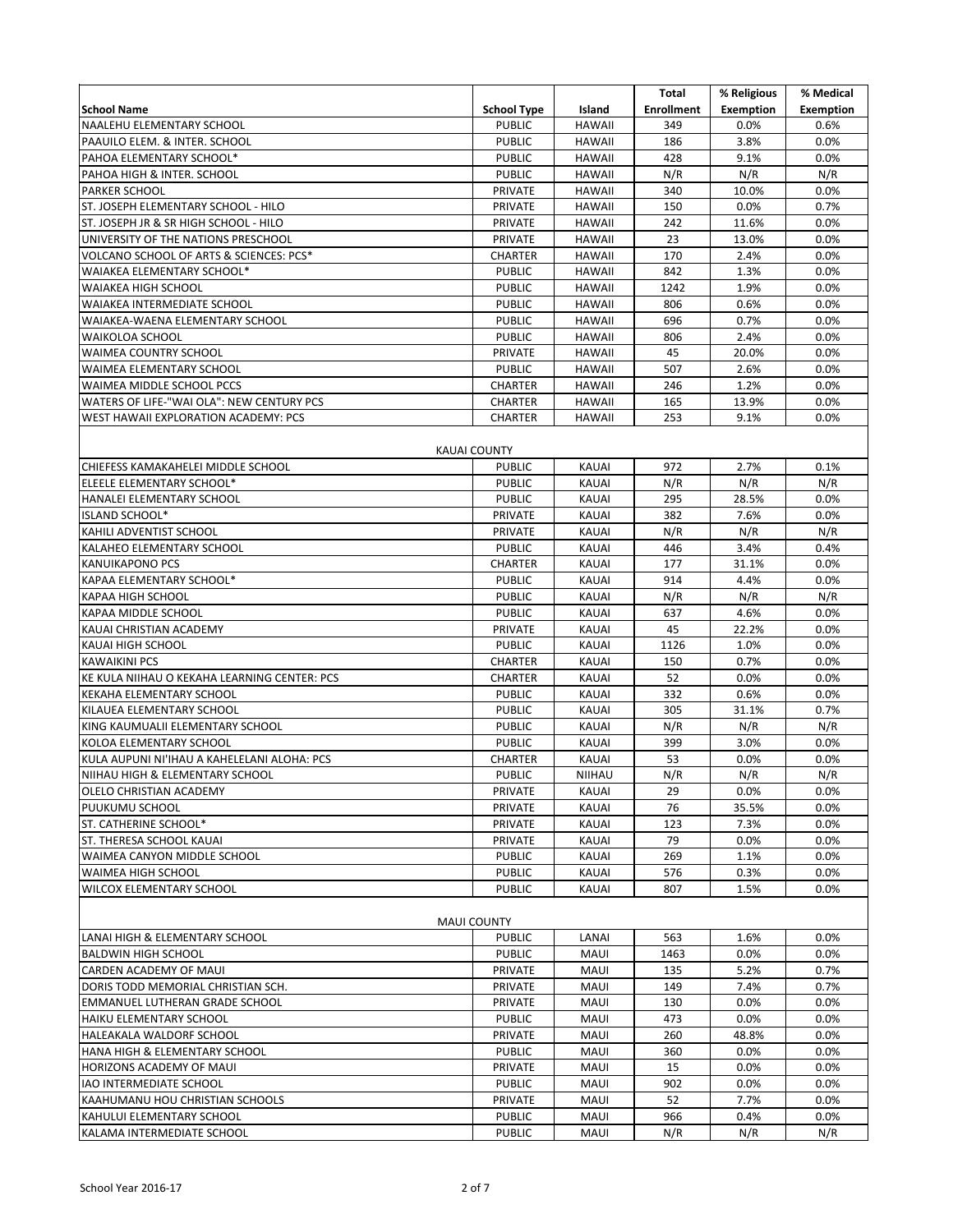|                                           |                        |                | Total             | % Religious      | % Medical        |
|-------------------------------------------|------------------------|----------------|-------------------|------------------|------------------|
|                                           |                        |                |                   |                  |                  |
| <b>School Name</b>                        | <b>School Type</b>     | Island         | <b>Enrollment</b> | <b>Exemption</b> | <b>Exemption</b> |
| KAMALII ELEMENTARY SCHOOL                 | <b>PUBLIC</b>          | <b>MAUI</b>    | 467               | 6.9%             | 0.0%             |
| KAMEHAMEHA III ELEMENTARY SCHOOL          | <b>PUBLIC</b>          | <b>MAUI</b>    | 743               | 4.8%             | 0.3%             |
| KAMEHAMEHA SCHOOLS - MAUI CAMPUS          | PRIVATE                | <b>MAUI</b>    | 1062              | 1.2%             | 0.0%             |
| KIHEI CHARTER SCHOOL                      | <b>CHARTER</b>         | MAUI           | 508               | 11.4%            | 0.4%             |
| KIHEI ELEMENTARY SCHOOL                   | <b>PUBLIC</b>          | MAUI           | 802               | 0.0%             | 0.0%             |
| KING KEKAULIKE HIGH SCHOOL                | <b>PUBLIC</b>          | <b>MAUI</b>    | 1094              | 4.6%             | 0.0%             |
| KULA ELEMENTARY SCHOOL*                   | <b>PUBLIC</b>          | MAUI           | 438               | 10.7%            | 0.2%             |
| LAHAINA INTERMEDIATE SCHOOL               | <b>PUBLIC</b>          | MAUI           | 715               | 2.2%             | 0.1%             |
| LAHAINALUNA HIGH SCHOOL                   | <b>PUBLIC</b>          | MAUI           | N/R               | N/R              | N/R              |
| LIHIKAI ELEMENTARY SCHOOL                 | <b>PUBLIC</b>          | MAUI           | 844               | 0.0%             | 0.0%             |
| LOKELANI INTERMEDIATE SCHOOL              | <b>PUBLIC</b>          | MAUI           | N/R               | N/R              | N/R              |
| MAKAWAO ELEMENTARY SCHOOL                 | <b>PUBLIC</b>          | MAUI           | 537               | 0.0%             | 0.0%             |
| MAUI ADVENTIST SCHOOL                     | <b>PRIVATE</b>         | <b>MAUI</b>    | 21                | 0.0%             | 0.0%             |
|                                           |                        |                |                   |                  |                  |
| MAUI HIGH SCHOOL                          | <b>PUBLIC</b>          | MAUI           | 1938              | 0.3%             | 0.0%             |
| MAUI PREPARATORY ACADEMY                  | <b>PRIVATE</b>         | MAUI           | 168               | 0.0%             | 0.0%             |
| MAUI-WAENA INTERMEDIATE SCHOOL            | <b>PUBLIC</b>          | MAUI           | 1199              | 0.0%             | 0.0%             |
| MONTESSORI - HALE O KEIKI                 | PRIVATE                | MAUI           | 45                | 13.3%            | 0.0%             |
| MONTESSORI - MAUI*                        | PRIVATE                | MAUI           | 156               | 33.3%            | 1.9%             |
| PAIA ELEMENTARY SCHOOL                    | <b>PUBLIC</b>          | MAUI           | 375               | 0.0%             | 0.0%             |
| POMAIKAI ELEMENTARY SCHOOL                | <b>PUBLIC</b>          | MAUI           | 578               | 0.2%             | 0.0%             |
| PRINCESS NAHIENAENA ELEMENTARY SCHOOL     | <b>PUBLIC</b>          | <b>MAUI</b>    | 700               | 0.0%             | 0.0%             |
| PUKALANI ELEMENTARY SCHOOL                | <b>PUBLIC</b>          | MAUI           | 427               | 1.9%             | 0.2%             |
| PUU KUKUI ELEMENTARY SCHOOL               | <b>PUBLIC</b>          | <b>MAUI</b>    | N/R               | N/R              | N/R              |
| ROOTS SCHOOL                              | <b>PRIVATE</b>         | MAUI           | 17                | 23.5%            | 0.0%             |
| SACRED HEARTS SCHOOL AND ELC PRESCHOOL*   | PRIVATE                | MAUI           | 182               | 6.0%             | 0.0%             |
| SEABURY HALL HIGH SCHOOL                  | PRIVATE                | MAUI           | 320               | 6.3%             | 0.0%             |
| SEABURY HALL, MIDDLE                      | PRIVATE                | MAUI           | 135               | 3.0%             | 0.7%             |
| <b>ST. ANTHONY GRADE SCHOOL</b>           | PRIVATE                | MAUI           | 96                | 0.0%             | 0.0%             |
|                                           |                        |                |                   |                  |                  |
| ST. ANTHONY JR & SR HIGH SCHOOL           | PRIVATE                | <b>MAUI</b>    | 154               | 0.0%             | 0.0%             |
| <b>WAIHEE ELEMENTARY SCHOOL</b>           | <b>PUBLIC</b>          | MAUI           | 738               | 0.5%             | 0.0%             |
| WAILUKU ELEMENTARY SCHOOL*                | <b>PUBLIC</b>          | MAUI           | 671               | 0.0%             | 0.0%             |
| AKAULA SCHOOL                             | <b>PRIVATE</b>         | <b>MOLOKAI</b> | N/R               | N/R              | N/R              |
| <b>HOOMANA HOU SCHOOL</b>                 | <b>PRIVATE</b>         | MOLOKAI        | N/R               | N/R              | N/R              |
| KAUNAKAKAI ELEMENTARY SCHOOL              | <b>PUBLIC</b>          | MOLOKAI        | 279               | 2.2%             | 0.0%             |
| KILOHANA ELEMENTARY SCHOOL                | <b>PUBLIC</b>          | MOLOKAI        | 86                | 3.5%             | 0.0%             |
| KUALAPUU ELEMENTARY NEW CENTURY PCCS      | <b>CHARTER</b>         | MOLOKAI        | 310               | 0.0%             | 0.0%             |
| MAUNALOA ELEMENTARY SCHOOL                | <b>PUBLIC</b>          | <b>MOLOKAI</b> | 53                | 1.9%             | 0.0%             |
| <b>MOLOKAI HIGH SCHOOL</b>                | <b>PUBLIC</b>          | MOLOKAI        | 337               | 0.0%             | 0.0%             |
| MOLOKAI MIDDLE SCHOOL                     | <b>PUBLIC</b>          | MOLOKAI        | 173               | 0.6%             | 0.0%             |
|                                           |                        |                |                   |                  |                  |
|                                           | <b>HONOLULU COUNTY</b> |                |                   |                  |                  |
| AIEA ELEMENTARY SCHOOL*                   | <b>PUBLIC</b>          | OAHU           | 372               | 0.30%            | 0.0%             |
| AIKAHI ELEMENTARY SCHOOL                  | <b>PUBLIC</b>          | <b>OAHU</b>    | 452               | 2.2%             | 0.0%             |
| AINA HAINA ELEMENTARY SCHOOL              | <b>PUBLIC</b>          | <b>OAHU</b>    | N/R               | N/R              | N/R              |
|                                           |                        |                |                   |                  |                  |
| ALIIOLANI ELEMENTARY SCHOOL               | <b>PUBLIC</b>          | <b>OAHU</b>    | N/R               | N/R              | N/R              |
| AMERICAN RENAISSANCE ACADEMY              | PRIVATE                | <b>OAHU</b>    | 85                | 0.0%             | 0.0%             |
| ANGELS AT PLAY PRESCHOOL AND KINDERGARTEN | PRIVATE                | <b>OAHU</b>    | 14                | 0.0%             | 0.0%             |
| ANUENUE HAWAIIAN IMMERSION SCHOOL         | <b>PUBLIC</b>          | <b>OAHU</b>    | N/R               | N/R              | N/R              |
| <b>ASSETS SCHOOL</b>                      | PRIVATE                | OAHU           | 343               | 2.3%             | 0.6%             |
| AUGUST AHRENS ELEMENTARY SCHOOL*          | <b>PUBLIC</b>          | <b>OAHU</b>    | N/R               | N/R              | N/R              |
| <b>BARBERS POINT ELEMENTARY SCHOOL</b>    | <b>PUBLIC</b>          | <b>OAHU</b>    | 501               | 0.0%             | 0.0%             |
| BENJAMIN PARKER ELEMENTARY SCHOOL         | <b>PUBLIC</b>          | <b>OAHU</b>    | 346               | 0.0%             | 0.0%             |
| BLANCHE POPE ELEMENTARY SCHOOL            | <b>PUBLIC</b>          | <b>OAHU</b>    | 280               | 0.4%             | 0.0%             |
| CALVARY CHAPEL CHRISTIAN SCHOOL           | PRIVATE                | <b>OAHU</b>    | 192               | 2.1%             | 0.0%             |
| <b>CASTLE HIGH SCHOOL</b>                 | <b>PUBLIC</b>          | <b>OAHU</b>    | N/R               | N/R              | N/R              |
| CATHEDRAL CATHOLIC ACADEMY                | PRIVATE                | <b>OAHU</b>    | N/R               | N/R              | N/R              |
| CENTRAL CHRISTIAN SCHOOL                  | PRIVATE                | <b>OAHU</b>    | 11                | $0.0\%$          | $0.0\%$          |
| CENTRAL MIDDLE SCHOOL                     | <b>PUBLIC</b>          | <b>OAHU</b>    | 291               | $0.0\%$          | 0.0%             |
| <b>CHRISTIAN ACADEMY</b>                  | PRIVATE                | <b>OAHU</b>    | 204               | 4.9%             | 2.9%             |
| DAMIEN MEMORIAL SCHOOL                    | PRIVATE                | <b>OAHU</b>    | 645               | $0.0\%$          | $0.0\%$          |
|                                           |                        |                |                   |                  |                  |
| DANIEL K. INOUYE ELEMENTARY*              | <b>PUBLIC</b>          | <b>OAHU</b>    | 802               | 0.9%             | 0.0%             |
| DOLE INTERMEDIATE SCHOOL                  | <b>PUBLIC</b>          | OAHU           | 792               | $0.0\%$          | 0.0%             |
| ENCHANTED LAKE ELEMENTARY SCHOOL          | <b>PUBLIC</b>          | OAHU           | 437               | 3.7%             | 0.0%             |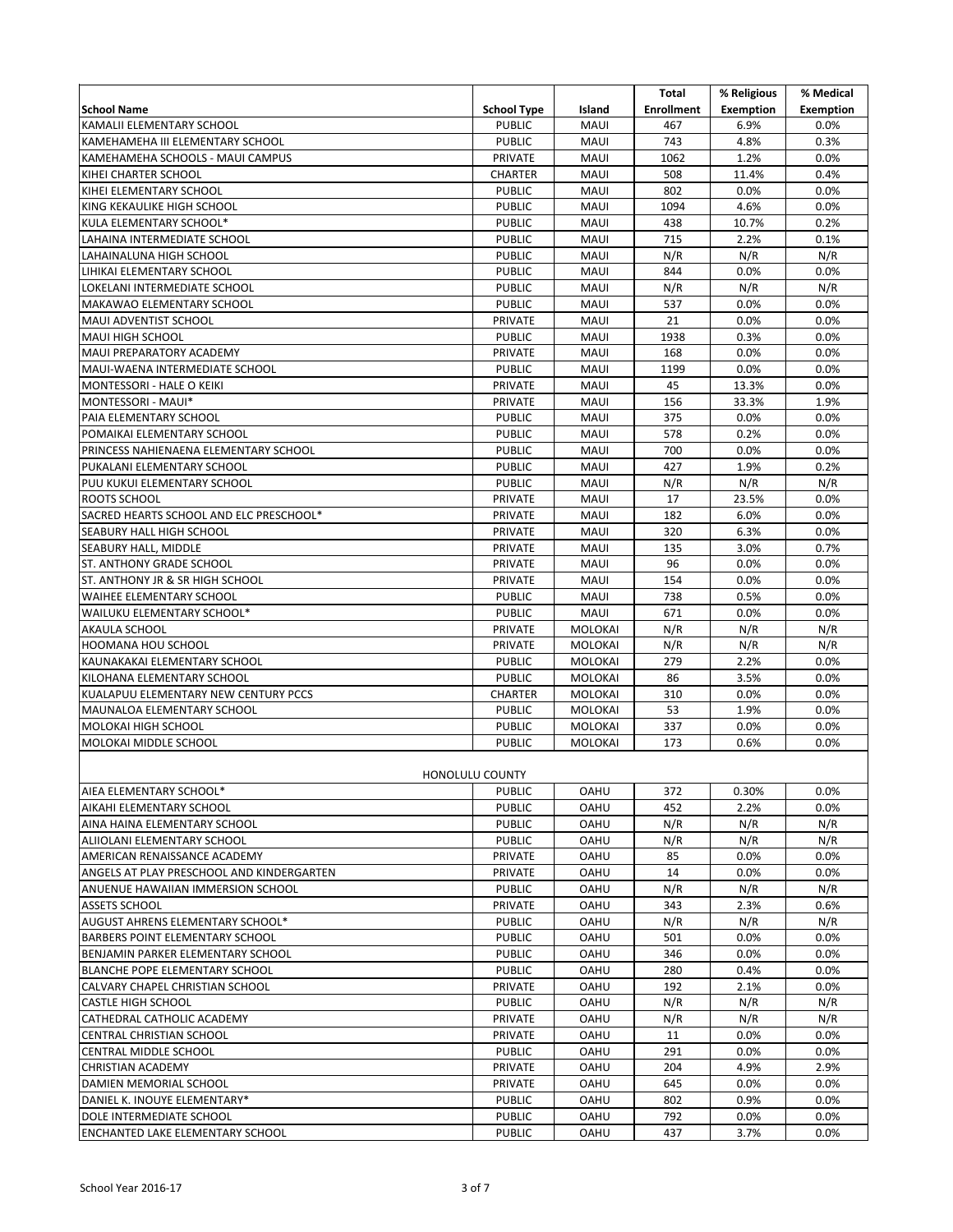|                                              |                    |             | Total             | % Religious      | % Medical        |
|----------------------------------------------|--------------------|-------------|-------------------|------------------|------------------|
| <b>School Name</b>                           | <b>School Type</b> | Island      | <b>Enrollment</b> | <b>Exemption</b> | <b>Exemption</b> |
| EWA BEACH ELEMENTARY SCHOOL*                 | <b>PUBLIC</b>      | <b>OAHU</b> | 789               | 0.0%             | 0.0%             |
| EWA ELEMENTARY SCHOOL                        | <b>PUBLIC</b>      | <b>OAHU</b> | 1920              | 0.0%             | 0.0%             |
| EWA MAKAI MIDDLE SCHOOL                      | <b>PUBLIC</b>      | <b>OAHU</b> | 960               | 0.9%             | 0.0%             |
| FERN ELEMENTARY SCHOOL                       | <b>PUBLIC</b>      | <b>OAHU</b> | 455               | 0.0%             | 0.0%             |
| FRIENDSHIP CHRISTIAN SCHOOLS - CHURCH CAMPUS | PRIVATE            | <b>OAHU</b> | 84                | 0.0%             | 0.0%             |
| HAHAIONE ELEMENTARY SCHOOL                   | <b>PUBLIC</b>      | <b>OAHU</b> | N/R               | N/R              | N/R              |
| HAKIPUU LEARNING CENTER: A HAWAII PCS        | CHARTER            | <b>OAHU</b> | 65                | 0.0%             | 0.0%             |
| <b>HALAU LOKAHUI PCS</b>                     | <b>CHARTER</b>     | <b>OAHU</b> | N/R               | N/R              | N/R              |
| HALAU KU MANA: A NEW CENTURY PCS             | <b>CHARTER</b>     | <b>OAHU</b> | 137               | 5.1%             | 0.0%             |
| HALEIWA ELEMENTARY SCHOOL                    | <b>PUBLIC</b>      | <b>OAHU</b> | 220               | 3.6%             | 0.5%             |
| HANAHAUOLI SCHOOL                            | <b>PRIVATE</b>     | <b>OAHU</b> | 182               | 2.7%             | 0.5%             |
| HANALANI SCHOOLS ELEMENTARY DIVISION*        | PRIVATE            | <b>OAHU</b> | 300               | 0.0%             | 0.0%             |
| HANALANI SCHOOLS UPPER SCHOOL                | PRIVATE            | <b>OAHU</b> | 579               | 0.0%             | 0.0%             |
| HAUULA ELEMENTARY SCHOOL                     | <b>PUBLIC</b>      | OAHU        | 339               | 0.0%             | 0.0%             |
| HAWAII BAPTIST ACADEMY                       | PRIVATE            | <b>OAHU</b> | 1010              | 0.1%             | 0.1%             |
| HAWAII CENTER FOR THE DEAF & BLIND           | PRIVATE            | <b>OAHU</b> | 45                | 0.0%             | 0.0%             |
| HAWAII TECHNOLOGY ACADEMY*                   | <b>CHARTER</b>     | <b>OAHU</b> | 953               | 4.0%             | 0.1%             |
| HAWAIIAN MISSION ACADEMY                     | PRIVATE            | <b>OAHU</b> | 112               | 0.9%             | 0.0%             |
| HAWAIIAN MISSION ACADEMY - WINDWARD CAMPUS   | PRIVATE            | <b>OAHU</b> | 75                | 14.7%            | 0.0%             |
| <b>HAWAIIAN MISSION ELEM &amp; INTER</b>     | PRIVATE            | <b>OAHU</b> | 111               | 4.5%             | 0.0%             |
| HEEIA ELEMENTARY SCHOOL                      | <b>PUBLIC</b>      | <b>OAHU</b> | 449               | 0.0%             | 0.0%             |
| HELEMANO ELEMENTARY SCHOOL                   | <b>PUBLIC</b>      | <b>OAHU</b> | 597               | 0.0%             | 0.0%             |
| HICKAM ELEMENTARY SCHOOL                     | <b>PUBLIC</b>      | <b>OAHU</b> | 92                | 0.0%             | 0.0%             |
| HIGHLANDS INTERMEDIATE SCHOOL                | <b>PUBLIC</b>      | <b>OAHU</b> | 873               | 0.1%             | 0.0%             |
| HOALA SCHOOL                                 | PRIVATE            | <b>OAHU</b> | 78                | 0.0%             | 0.0%             |
| HOKULANI ELEMENTARY SCHOOL                   | <b>PUBLIC</b>      | OAHU        | 355               | 1.4%             | 0.0%             |
| HOLOMUA ELEMENTARY SCHOOL                    | <b>PUBLIC</b>      | <b>OAHU</b> | 1221              | 0.0%             | 0.0%             |
| HOLY FAMILY CATHOLIC ACADEMY                 | PRIVATE            | <b>OAHU</b> | 430               | 0.7%             | 0.0%             |
| <b>HOLY NATIVITY SCHOOL</b>                  | PRIVATE            | <b>OAHU</b> | 99                | 3.0%             | 0.0%             |
| HONGWANJI MISSION SCHOOL                     | PRIVATE            | <b>OAHU</b> | 282               | 0.4%             | 0.0%             |
| HONOLULU WALDORF SCHOOL                      | PRIVATE            | <b>OAHU</b> | 219               | 0.9%             | 0.0%             |
| HONOWAI ELEMENTARY SCHOOL*                   | <b>PUBLIC</b>      | <b>OAHU</b> | 674               | 0.0%             | 0.0%             |
| HOOKELE ELEMENTARY SCHOOL                    | <b>PUBLIC</b>      | <b>OAHU</b> | 676               | 1.0%             | 0.0%             |
| HUAKAILANI SCHOOL                            | <b>PRIVATE</b>     | <b>OAHU</b> | 19                | 15.8%            | 0.0%             |
| ILIAHI ELEMENTARY SCHOOL                     | <b>PUBLIC</b>      | <b>OAHU</b> | 391               | 0.0%             | 0.0%             |
| ILIMA INTERMEDIATE SCHOOL                    | <b>PUBLIC</b>      | <b>OAHU</b> | 889               | 0.0%             | 0.0%             |
| IOLANI SCHOOL*                               | PRIVATE            | <b>OAHU</b> | 1907              | 0.3%             | 0.1%             |
| IROQUOIS POINT ELEMENTARY SCHOOL*            | <b>PUBLIC</b>      | <b>OAHU</b> | 656               | 0.2%             | 0.0%             |
| ISLAND PACIFIC ACADEMY*                      | <b>PRIVATE</b>     | <b>OAHU</b> | 512               | 0.6%             | 0.0%             |
| JAMES CAMPBELL HIGH SCHOOL                   | <b>PUBLIC</b>      | <b>OAHU</b> | 3019              | 0.0%             | 0.0%             |
| JARRETT INTERMEDIATE SCHOOL                  | <b>PUBLIC</b>      | <b>OAHU</b> | N/R               | N/R              | N/R              |
| JEFFERSON ELEMENTARY SCHOOL                  | <b>PUBLIC</b>      | <b>OAHU</b> | 399               | 0.0%             | 0.0%             |
| KA ELEPULU ELEMENTARY SCHOOL                 | <b>PUBLIC</b>      | <b>OAHU</b> | 201               | 2.0%             | 0.0%             |
| KA UMEKE KA EO PCS                           | CHARTER            | OAHU        | N/R               | N/R              | N/R              |
| KA WAIHONA O KA NA AUAO: NEW CENTURY PCS*    | CHARTER            | <b>OAHU</b> | 564               | 0.0%             | 0.0%             |
| KAAAWA ELEMENTARY SCHOOL                     | <b>PUBLIC</b>      | <b>OAHU</b> | 121               | 6.6%             | 0.0%             |
| KAAHUMANU ELEMENTARY SCHOOL                  | <b>PUBLIC</b>      | OAHU        | 520               | 0.0%             | 0.0%             |
| KAALA ELEMENTARY SCHOOL                      | <b>PUBLIC</b>      | <b>OAHU</b> | 415               | 0.0%             | 0.0%             |
| KAEWAI ELEMENTARY SCHOOL                     | <b>PUBLIC</b>      | OAHU        | 340               | 0.0%             | $0.0\%$          |
| KAHALA ELEMENTARY SCHOOL                     | <b>PUBLIC</b>      | <b>OAHU</b> | 359               | 1.7%             | 0.0%             |
| KAHALUU ELEMENTARY SCHOOL                    | <b>PUBLIC</b>      | <b>OAHU</b> | 283               | 0.0%             | $0.0\%$          |
| KAHUKU ELEMENTARY SCHOOL                     | <b>PUBLIC</b>      | <b>OAHU</b> | 405               | 0.0%             | 0.0%             |
| KAHUKU HIGH & INTER. SCHOOL                  | <b>PUBLIC</b>      | OAHU        | N/R               | N/R              | N/R              |
| KAILUA ELEMENTARY SCHOOL                     | <b>PUBLIC</b>      | OAHU        | N/R               | N/R              | N/R              |
| KAILUA HIGH SCHOOL                           | <b>PUBLIC</b>      | <b>OAHU</b> | 717               | 1.3%             | 0.0%             |
| KAILUA INTERMEDIATE SCHOOL                   | <b>PUBLIC</b>      | OAHU        | 775               | 0.0%             | 0.0%             |
| KAIMILOA ELEMENTARY SCHOOL                   | <b>PUBLIC</b>      | OAHU        | 668               | 0.0%             | 0.0%             |
| KAIMUKI CHRISTIAN SCHOOL                     | PRIVATE            | <b>OAHU</b> | 243               | 1.2%             | 0.4%             |
| KAIMUKI HIGH SCHOOL                          | <b>PUBLIC</b>      | OAHU        | 735               | 0.0%             | 0.0%             |
| KAIMUKI MIDDLE / POHUKAINA SCHOOL            | <b>PUBLIC</b>      | OAHU        | 992               | 1.4%             | 0.0%             |
| KAINALU ELEMENTARY SCHOOL                    | <b>PUBLIC</b>      | OAHU        | 460               | 0.0%             | 0.0%             |
| KAISER HIGH SCHOOL                           | <b>PUBLIC</b>      | OAHU        | N/R               | N/R              | N/R              |
| KAIULANI ELEMENTARY SCHOOL*                  | <b>PUBLIC</b>      | <b>OAHU</b> | 349               | 0.3%             | 0.0%             |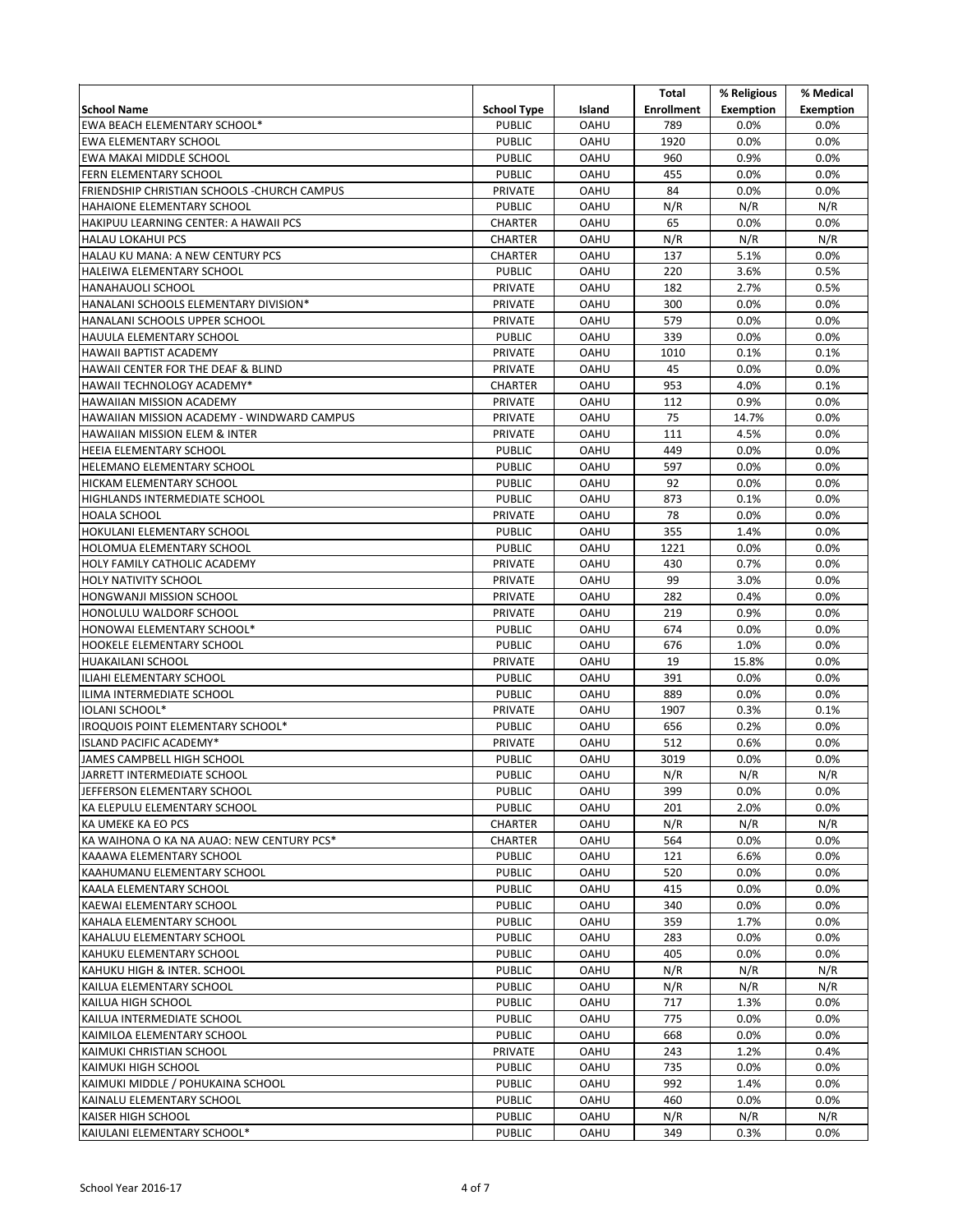|                                                                 |                          |                            | Total             | % Religious      | % Medical        |
|-----------------------------------------------------------------|--------------------------|----------------------------|-------------------|------------------|------------------|
| <b>School Name</b>                                              | <b>School Type</b>       | Island                     | <b>Enrollment</b> | <b>Exemption</b> | <b>Exemption</b> |
| <b>KALAHEO HIGH SCHOOL</b>                                      | <b>PUBLIC</b>            | <b>OAHU</b>                | 858               | 0.2%             | 0.1%             |
| KALAKAUA MIDDLE SCHOOL                                          | <b>PUBLIC</b>            | <b>OAHU</b>                | 1029              | 0.0%             | 0.0%             |
| KALANI HIGH SCHOOL                                              | <b>PUBLIC</b>            | <b>OAHU</b>                | 1369              | 0.9%             | 0.1%             |
| KALEIOPUU ELEMENTARY SCHOOL                                     | <b>PUBLIC</b>            | <b>OAHU</b>                | 861               | 0.0%             | 0.0%             |
| KALIHI ELEMENTARY SCHOOL                                        | <b>PUBLIC</b>            | <b>OAHU</b>                | 249               | 0.0%             | 0.0%             |
| KALIHI-KAI ELEMENTARY SCHOOL                                    | <b>PUBLIC</b>            | <b>OAHU</b>                | 596               | 0.0%             | 0.0%             |
| KALIHI-UKA ELEMENTARY SCHOOL                                    | <b>PUBLIC</b>            | <b>OAHU</b>                | 238               | 0.0%             | 0.0%             |
| KALIHI-WAENA ELEMENTARY SCHOOL                                  | <b>PUBLIC</b>            | <b>OAHU</b>                | 485               | 0.0%             | 0.0%             |
| KAMAILE ELEMENTARY PUBLIC CHARTER SCHOOL                        | <b>CHARTER</b>           | <b>OAHU</b>                | 878               | 0.0%             | 0.1%             |
| KAMEHAMEHA KAPALAMA ELEMENTARY SCHOOL                           | PRIVATE                  | <b>OAHU</b>                | 752               | 0.7%             | 0.1%             |
| KAMEHAMEHA KAPALAMA HIGH SCHOOL                                 | PRIVATE                  | <b>OAHU</b>                | 1784              | 0.3%             | 0.2%             |
| KAMEHAMEHA KAPALAMA MIDDLE SCHOOL                               | PRIVATE                  | <b>OAHU</b>                | 640               | 0.8%             | 0.2%             |
| KAMILOIKI ELEMENTARY SCHOOL                                     | <b>PUBLIC</b>            | OAHU                       | 72                | 13.9%            | 1.4%             |
| KANEOHE ELEMENTARY SCHOOL                                       | <b>PUBLIC</b>            | OAHU                       | 636               | 1.4%             | 0.2%             |
| KANOELANI ELEMENTARY SCHOOL                                     | <b>PUBLIC</b>            | <b>OAHU</b>                | 455               | 1.8%             | 0.0%             |
| KAPALAMA ELEMENTARY SCHOOL                                      | <b>PUBLIC</b>            | <b>OAHU</b>                | 555               | 0.0%             | 0.0%             |
| KAPOLEI ELEMENTARY SCHOOL                                       | <b>PUBLIC</b>            | <b>OAHU</b>                | 899               | 0.3%             | 0.0%             |
| KAPOLEI HIGH SCHOOL                                             | <b>PUBLIC</b>            | OAHU                       | 2016              | 0.0%             | 0.0%             |
| KAPOLEI MIDDLE SCHOOL                                           | <b>PUBLIC</b>            | <b>OAHU</b>                | 1425              | 0.0%             | 0.0%             |
| KAPUNAHALA ELEMENTARY SCHOOL                                    | <b>PUBLIC</b>            | <b>OAHU</b>                | 556               | 1.3%             | 0.0%             |
| KAULUWELA ELEMENTARY SCHOOL                                     | <b>PUBLIC</b>            | <b>OAHU</b>                | 367               | 0.0%             | 0.0%             |
| KAWAIAHAO SCHOOL                                                | <b>PRIVATE</b>           | <b>OAHU</b>                | 17                | 0.0%             | 0.0%             |
| KAWANANAKOA MIDDLE SCHOOL                                       | <b>PUBLIC</b>            | <b>OAHU</b>                | N/R               | N/R              | N/R              |
| KE KULA O SAMUEL M. KAMAKAU: LAB PCS                            | <b>CHARTER</b>           | <b>OAHU</b>                | 139               | 4.3%             | 0.0%             |
| <b>KEOLU ELEMENTARY SCHOOL</b>                                  | <b>PUBLIC</b>            | <b>OAHU</b>                | 154               | 1.3%             | 0.0%             |
| KEONEULA (OCEAN POINTE) ELEMENTARY*                             | <b>PUBLIC</b>            | <b>OAHU</b>                | 989               | 0.1%             | 0.0%             |
| KING INTERMEDIATE SCHOOL                                        | <b>PUBLIC</b>            | <b>OAHU</b>                | 607               | 1.0%             | 0.0%             |
| KIPAPA ELEMENTARY SCHOOL*                                       | <b>PUBLIC</b>            | <b>OAHU</b>                | 602               | 0.7%             | 0.0%             |
| KOKO HEAD ELEMENTARY SCHOOL                                     | <b>PUBLIC</b>            | <b>OAHU</b>                | N/R               | N/R              | N/R              |
| KOOLAU BAPTIST CHURCH ACADEMY                                   | PRIVATE                  | <b>OAHU</b>                | 207               | 3.4%             | 0.0%             |
| KUHIO ELEMENTARY SCHOOL<br>LA PIETRA - HAWAII SCHOOLS FOR GIRLS | <b>PUBLIC</b>            | <b>OAHU</b><br><b>OAHU</b> | 233<br>173        | 0.0%<br>2.3%     | 0.0%<br>0.0%     |
| LAIE ELEMENTARY SCHOOL                                          | PRIVATE<br><b>PUBLIC</b> | <b>OAHU</b>                | 669               | 2.1%             | 0.0%             |
| LANAKILA BAPTIST ELEMENTARY SCHOOLS                             | <b>PRIVATE</b>           | <b>OAHU</b>                | 82                | 0.0%             | 0.0%             |
| LANAKILA BAPTIST JR/SR SCHOOL                                   | PRIVATE                  | <b>OAHU</b>                | N/R               | N/R              | N/R              |
| LANAKILA ELEMENTARY SCHOOL                                      | <b>PUBLIC</b>            | <b>OAHU</b>                | 400               | 0.0%             | 0.0%             |
| LANIKAI ELEMENTARY SCHOOL - PCS                                 | <b>CHARTER</b>           | OAHU                       | 329               | 9.4%             | 0.0%             |
| LE JARDIN ACADEMY                                               | <b>PRIVATE</b>           | <b>OAHU</b>                | 747               | 2.8%             | 0.0%             |
| LEHUA ELEMENTARY SCHOOL                                         | <b>PUBLIC</b>            | <b>OAHU</b>                | 276               | 0.0%             | 0.0%             |
| LEIHOKU ELEMENTARY SCHOOL                                       | <b>PUBLIC</b>            | <b>OAHU</b>                | N/R               | N/R              | N/R              |
| LIHOLIHO ELEMENTARY SCHOOL                                      | <b>PUBLIC</b>            | OAHU                       | 450               | 1.1%             | 0.0%             |
| LIKELIKE ELEMENTARY SCHOOL                                      | <b>PUBLIC</b>            | OAHU                       | 334               | 0.0%             | 0.0%             |
| LINAPUNI ELEMENTARY SCHOOL                                      | <b>PUBLIC</b>            | <b>OAHU</b>                | 158               | 0.0%             | 0.0%             |
| LINCOLN ELEMENTARY SCHOOL*                                      | <b>PUBLIC</b>            | OAHU                       | 328               | 0.0%             | 0.0%             |
| LOVELAND ACADEMY                                                | PRIVATE                  | <b>OAHU</b>                | 3                 | 0.0%             | 0.0%             |
| LUNALILO ELEMENTARY SCHOOL                                      | <b>PUBLIC</b>            | OAHU                       | 386               | 0.0%             | 0.0%             |
| LUTHERAN HIGH SCHOOL OF HAWAII                                  | PRIVATE                  | <b>OAHU</b>                | N/R               | N/R              | N/R              |
| MAEMAE ELEMENTARY SCHOOL                                        | <b>PUBLIC</b>            | <b>OAHU</b>                | 728               | 0.3%             | $0.0\%$          |
| MAILI BIBLE SCHOOL*                                             | PRIVATE                  | OAHU                       | 63                | $0.0\%$          | $0.0\%$          |
| MAILI ELEMENTARY SCHOOL                                         | <b>PUBLIC</b>            | <b>OAHU</b>                | 877               | 0.5%             | 0.0%             |
| MAKAHA ELEMENTARY SCHOOL                                        | <b>PUBLIC</b>            | <b>OAHU</b>                | 568               | 1.4%             | $0.0\%$          |
| MAKAKILO ELEMENTARY SCHOOL                                      | <b>PUBLIC</b>            | <b>OAHU</b>                | 504               | 1.6%             | 0.2%             |
| MAKALAPA ELEMENTARY SCHOOL                                      | <b>PUBLIC</b>            | OAHU                       | 647               | 0.0%             | $0.0\%$          |
| MALAMA HONUA PUBLIC CHARTER SCHOOL                              | CHARTER                  | <b>OAHU</b>                | 84                | 6.0%             | $0.0\%$          |
| MANANA ELEMENTARY SCHOOL                                        | <b>PUBLIC</b>            | OAHU                       | 48                | 2.1%             | $0.0\%$          |
| MANOA ELEMENTARY SCHOOL                                         | <b>PUBLIC</b>            | OAHU                       | 551               | 2.0%             | 0.4%             |
| <b>MARYKNOLL GRADE SCHOOL</b>                                   | PRIVATE                  | OAHU                       | 722               | 0.4%             | $0.0\%$          |
| <b>MARYKNOLL HIGH SCHOOL</b>                                    | PRIVATE                  | <b>OAHU</b>                | 1152              | 0.1%             | 0.1%             |
| MAUKA LANI ELEMENTARY SCHOOL*                                   | <b>PUBLIC</b>            | OAHU                       | 627               | 0.3%             | 0.2%             |
| MAUNAWILI ELEMENTARY SCHOOL                                     | <b>PUBLIC</b>            | OAHU                       | 345               | 2.3%             | 0.3%             |
| <b>MCKINLEY HIGH SCHOOL</b>                                     | <b>PUBLIC</b>            | OAHU                       | 1575              | 0.0%             | 0.0%             |
| <b>MID-PACIFIC INSTITUTE</b>                                    | PRIVATE                  | OAHU                       | 1549              | 1.5%             | 0.3%             |
| MILILANI HIGH SCHOOL                                            | <b>PUBLIC</b>            | OAHU                       | 2556              | 0.0%             | 0.0%             |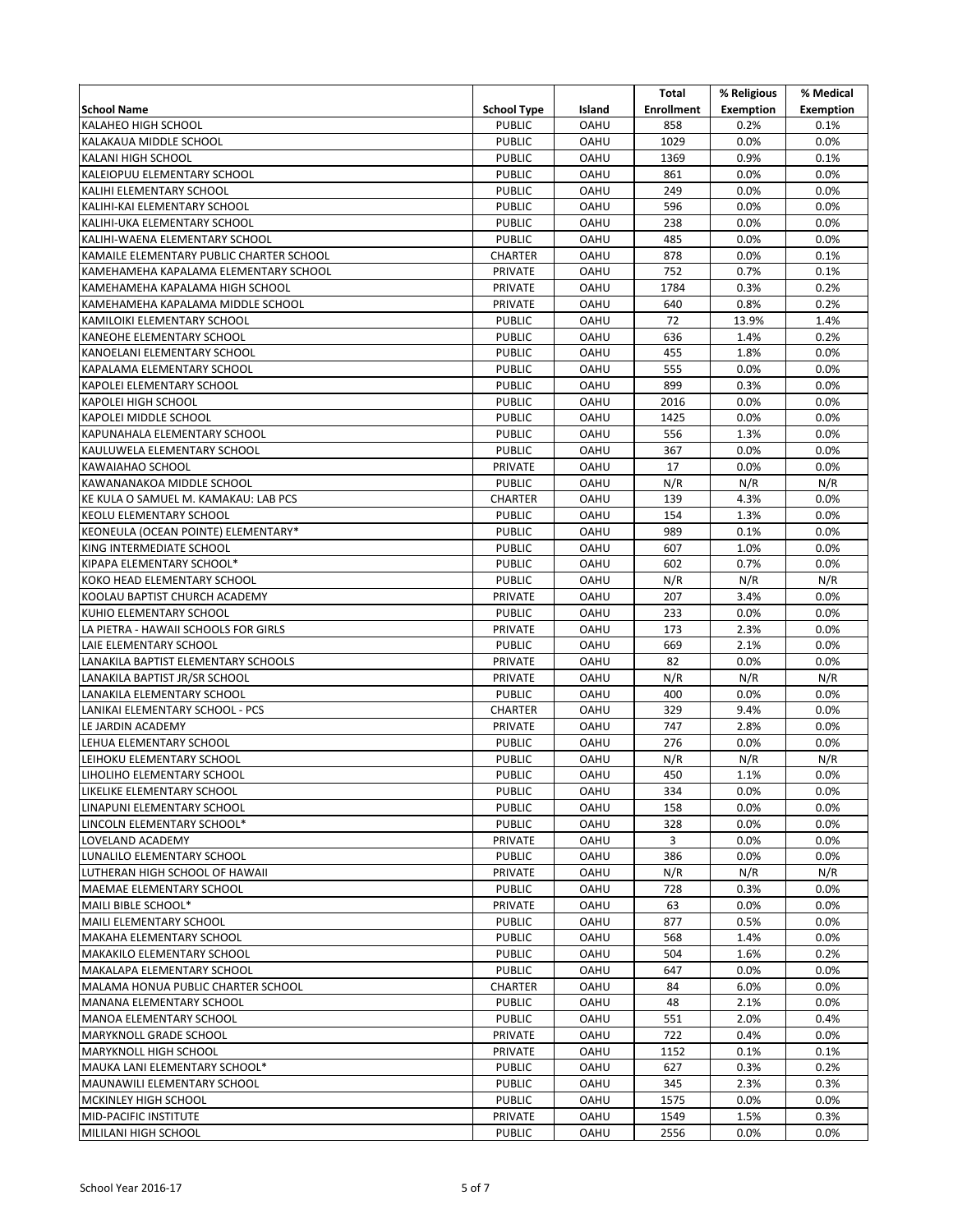|                                                            |                    |             | Total             | % Religious      | % Medical        |
|------------------------------------------------------------|--------------------|-------------|-------------------|------------------|------------------|
| <b>School Name</b>                                         | <b>School Type</b> | Island      | <b>Enrollment</b> | <b>Exemption</b> | <b>Exemption</b> |
| MILILANI IKE ELEMENTARY SCHOOL                             | <b>PUBLIC</b>      | <b>OAHU</b> | 727               | 1.1%             | 0.0%             |
| MILILANI MAUKA ELEMENTARY SCHOOL                           | <b>PUBLIC</b>      | <b>OAHU</b> | 848               | 1.2%             | 0.0%             |
| MILILANI MIDDLE SCHOOL                                     | <b>PUBLIC</b>      | <b>OAHU</b> | 1854              | 0.0%             | 0.0%             |
| MILILANI-UKA ELEMENTARY SCHOOL                             | <b>PUBLIC</b>      | <b>OAHU</b> | 642               | 1.4%             | 0.0%             |
| MILILANI-WAENA ELEMENTARY SCHOOL                           | <b>PUBLIC</b>      | <b>OAHU</b> | 794               | 0.8%             | 0.1%             |
| MO O SCHOOL                                                | PRIVATE            | <b>OAHU</b> | 9                 | 0.0%             | 0.0%             |
| MOANALUA ELEMENTARY SCHOOL*                                | <b>PUBLIC</b>      | <b>OAHU</b> | 639               | 0.6%             | 0.0%             |
| MOANALUA HIGH SCHOOL                                       | <b>PUBLIC</b>      | <b>OAHU</b> | N/R               | N/R              | N/R              |
| MOANALUA MIDDLE SCHOOL                                     | <b>PUBLIC</b>      | <b>OAHU</b> | 784               | 0.3%             | 0.0%             |
| MOKAPU ELEMENTARY SCHOOL - (KMCBH)                         | <b>PUBLIC</b>      | <b>OAHU</b> | 811               | 0.2%             | 0.0%             |
| MOKULELE ELEMENTARY SCHOOL                                 | <b>PUBLIC</b>      | <b>OAHU</b> | 330               | 0.3%             | 0.0%             |
| MOMILANI ELEMENTARY SCHOOL                                 | <b>PUBLIC</b>      | <b>OAHU</b> | 401               | 0.0%             | 0.0%             |
| MONTESSORI COMMUNITY SCHOOL                                | PRIVATE            | <b>OAHU</b> | 84                | 3.6%             | 0.0%             |
| MONTESSORI LAB. AT CHAMINADE U                             | PRIVATE            | <b>OAHU</b> | 9                 | 0.0%             | 0.0%             |
| MYRON B. THOMPSON ACADEMY: PCS                             | <b>CHARTER</b>     | <b>OAHU</b> | 660               | 13.0%            | 0.0%             |
| NANAIKAPONO ELEMENTARY SCHOOL                              | <b>PUBLIC</b>      | <b>OAHU</b> | 817               | 0.0%             | 0.0%             |
| NANAKULI ELEMENTARY SCHOOL*                                |                    | <b>OAHU</b> | 462               | 0.0%             | 0.0%             |
|                                                            | <b>PUBLIC</b>      | <b>OAHU</b> |                   |                  |                  |
| NANAKULI HIGH & INTERMEDIATE SCHOOL                        | <b>PUBLIC</b>      |             | 1044              | 0.0%             | 0.0%             |
| NAVY HALE KEIKI SCHOOL                                     | <b>PRIVATE</b>     | <b>OAHU</b> | 142<br>67         | 0.0%             | 2.1%             |
| NEW HOPE CHRISTIAN SCHOOL                                  | <b>PRIVATE</b>     | <b>OAHU</b> |                   | 0.0%             | 0.0%             |
| NIMITZ ELEMENTARY SCHOOL                                   | <b>PUBLIC</b>      | <b>OAHU</b> | N/R               | N/R              | N/R              |
| NIU VALLEY INTERMEDIATE SCHOOL                             | <b>PUBLIC</b>      | <b>OAHU</b> | 611               | 1.6%             | 0.0%             |
| NOELANI ELEMENTARY SCHOOL                                  | <b>PUBLIC</b>      | <b>OAHU</b> | 447               | 0.0%             | 0.0%             |
| NUUANU ELEMENTARY SCHOOL                                   | <b>PUBLIC</b>      | <b>OAHU</b> | 357               | 1.7%             | 0.3%             |
| OUR LADY OF GOOD COUNSEL                                   | PRIVATE            | <b>OAHU</b> | 165               | 0.0%             | 0.0%             |
| OUR LADY OF PERPETUAL HELP                                 | PRIVATE            | <b>OAHU</b> | 160               | 0.0%             | 0.0%             |
| OUR SAVIOR LUTHERAN SCHOOL                                 | PRIVATE            | <b>OAHU</b> | 106               | 0.0%             | 0.0%             |
| PACIFIC BUDDHIST ACADEMY                                   | PRIVATE            | <b>OAHU</b> | 68                | 0.0%             | 0.0%             |
| PALISADES ELEMENTARY SCHOOL                                | <b>PUBLIC</b>      | <b>OAHU</b> | 416               | 0.2%             | 0.0%             |
| PALOLO ELEMENTARY SCHOOL                                   | <b>PUBLIC</b>      | <b>OAHU</b> | 284               | 0.0%             | 0.0%             |
| PAUOA ELEMENTARY SCHOOL                                    | <b>PUBLIC</b>      | <b>OAHU</b> | 328               | 0.3%             | 0.0%             |
| PEARL CITY ELEMENTARY SCHOOL                               | <b>PUBLIC</b>      | <b>OAHU</b> | 418               | 0.0%             | 0.0%             |
| PEARL CITY HIGH SCHOOL                                     | <b>PUBLIC</b>      | <b>OAHU</b> | 1548              | 0.0%             | 0.0%             |
| PEARL CITY HIGHLANDS ELEMENTARY SCHOOL                     | <b>PUBLIC</b>      | <b>OAHU</b> | 504               | 0.0%             | 0.0%             |
| PEARL HARBOR CHRISTIAN ACADEMY*                            | <b>PRIVATE</b>     | <b>OAHU</b> | 162               | 0.0%             | 0.0%             |
| PEARL HARBOR ELEMENTARY SCHOOL                             | <b>PUBLIC</b>      | <b>OAHU</b> | 608               | 0.0%             | 0.0%             |
| PEARL HARBOR KAI ELEMENTARY SCHOOL                         | <b>PUBLIC</b>      | <b>OAHU</b> | N/R               | N/R              | N/R              |
| PEARL RIDGE ELEMENTARY SCHOOL                              | <b>PUBLIC</b>      | <b>OAHU</b> | 550               | 0.7%             | 0.0%             |
| PENIEL EDUCATIONAL MINISTRIES                              | PRIVATE            | <b>OAHU</b> | N/R               | N/R              | N/R              |
| POHAKEA ELEMENTARY SCHOOL                                  | <b>PUBLIC</b>      | <b>OAHU</b> | N/R               | N/R              | N/R              |
| PUNAHOU SCHOOL*                                            | <b>PRIVATE</b>     | <b>OAHU</b> | 3728              | 0.7%             | 0.0%             |
| PUOHALA ELEMENTARY SCHOOL                                  | <b>PUBLIC</b>      | <b>OAHU</b> | 285               | 3.9%             | 0.0%             |
| PUUHALE ELEMENTARY SCHOOL                                  | <b>PUBLIC</b>      | <b>OAHU</b> | N/R               | N/R              | N/R              |
| RADFORD HIGH SCHOOL                                        | <b>PUBLIC</b>      | <b>OAHU</b> | 1320              | 0.0%             | $0.0\%$          |
| RED HILL ELEMENTARY SCHOOL                                 | <b>PUBLIC</b>      | <b>OAHU</b> | 530               | 0.0%             | 0.0%             |
| REDEMPTION ACADEMY                                         | PRIVATE            | OAHU        | N/R               | N/R              | N/R              |
| ROOSEVELT HIGH SCHOOL                                      | <b>PUBLIC</b>      | <b>OAHU</b> | 1446              | 0.3%             | 0.0%             |
| ROYAL ELEMENTARY SCHOOL                                    | <b>PUBLIC</b>      | <b>OAHU</b> | 386               | 1.0%             | 0.0%             |
| SACRED HEARTS ACADEMY                                      | PRIVATE            | <b>OAHU</b> | 879               | 0.8%             | 0.1%             |
| SAINT JOHN THE BAPTIST CATHOLIC SCHOOL                     | PRIVATE            | <b>OAHU</b> | 151               | 0.0%             | 0.0%             |
| SAINT LOUIS SCHOOL                                         | PRIVATE            | <b>OAHU</b> | 825               | 0.0%             | 0.0%             |
| SALT LAKE ELEMENTARY SCHOOL                                | <b>PUBLIC</b>      | OAHU        | 713               | 0.0%             | 0.0%             |
| SCHOOL FOR EXAMINING ESSENTIAL QUESTIONS OF SUSTAINABILITY | <b>CHARTER</b>     | OAHU        | 158               | 0.0%             | 0.0%             |
| SHAFTER ELEMENTARY SCHOOL                                  | <b>PUBLIC</b>      | <b>OAHU</b> | 470               | 0.0%             | 0.0%             |
| SOLOMON ELEMENTARY SCHOOL                                  | <b>PUBLIC</b>      | <b>OAHU</b> | 893               | 0.0%             | 0.0%             |
| SOTO ACADEMY                                               | PRIVATE            | OAHU        | 67                | 0.0%             | 0.0%             |
| ST. ANDREW PRIORY SCHOOL                                   | PRIVATE            | OAHU        | 318               | 0.3%             | $0.0\%$          |
| ST. ANN EARLY LEARNING CENTER                              | PRIVATE            | <b>OAHU</b> | 21                | 0.0%             | 0.0%             |
| ST. ANN SCHOOL                                             | PRIVATE            | <b>OAHU</b> | 92                | 0.0%             | 0.0%             |
| ST. ANTHONY SCHOOL - PUUHALE                               | PRIVATE            | <b>OAHU</b> | N/R               | N/R              | N/R              |
| ST. ANTHONY SCHOOL-KAILUA                                  | PRIVATE            | OAHU        | 222               | 0.0%             | 0.5%             |
| ST. CLEMENTS SCHOOL*                                       | PRIVATE            | OAHU        | 20                | 5.0%             | 0.0%             |
| ST. ELIZABETH SCHOOL                                       | PRIVATE            | OAHU        | 174               | $0.0\%$          | $0.0\%$          |